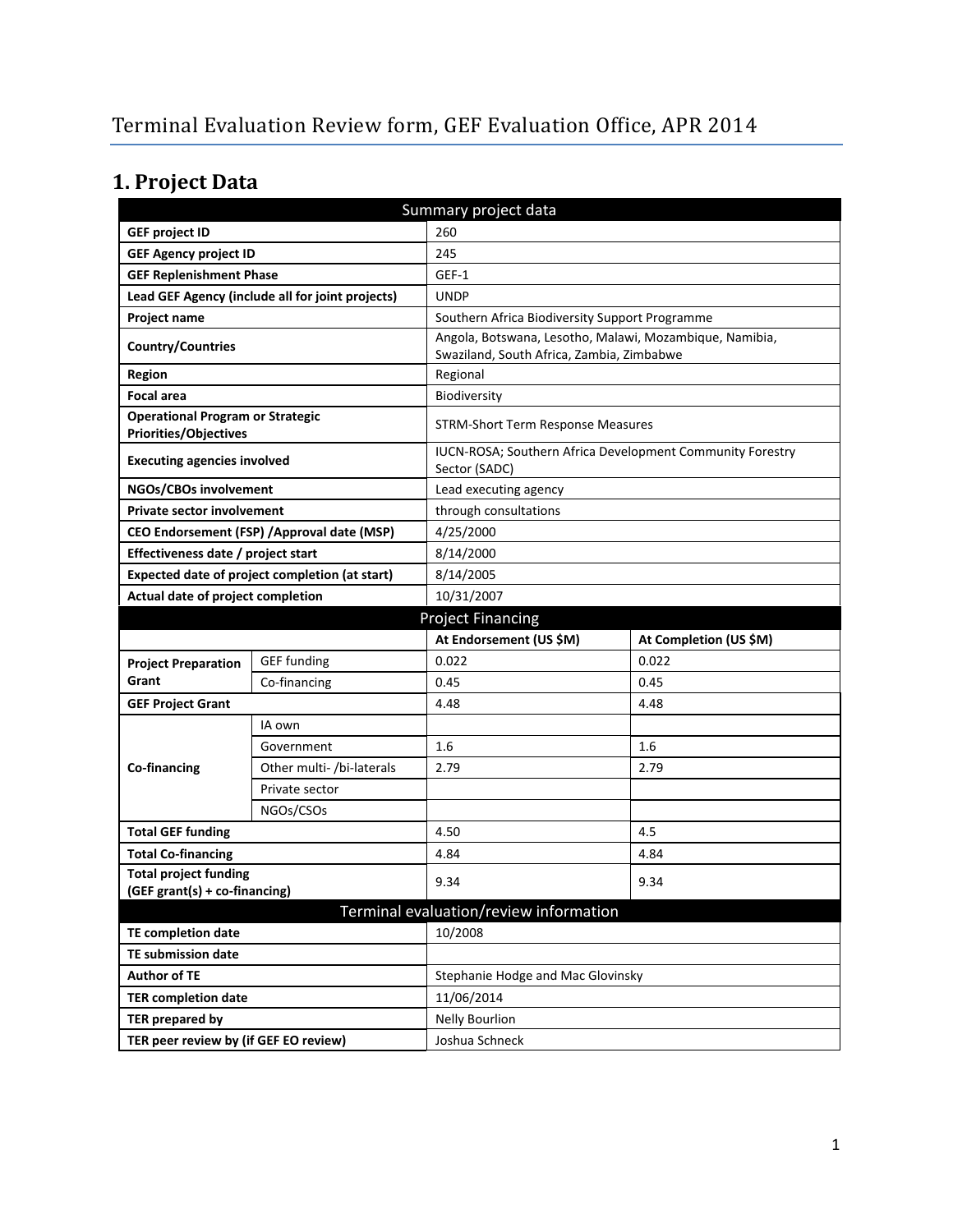# **2. Summary of Project Ratings**

| <b>Criteria</b>                                  | <b>Final PIR</b> | <b>IA Terminal</b><br><b>Evaluation</b> | <b>IA Evaluation</b><br><b>Office Review</b> | <b>GEF EO Review</b> |
|--------------------------------------------------|------------------|-----------------------------------------|----------------------------------------------|----------------------|
| <b>Project Outcomes</b>                          | MS               | MS                                      | N/A                                          | MS                   |
| <b>Sustainability of Outcomes</b>                | N/A              |                                         | N/A                                          | MU                   |
| <b>M&amp;E Design</b>                            | N/A              | N/A                                     | N/A                                          | MU                   |
| <b>M&amp;E</b> Implementation                    | N/A              | N/A                                     | N/A                                          | MS                   |
| <b>Quality of Implementation</b>                 | N/A              | N/A                                     | N/A                                          |                      |
| <b>Quality of Execution</b>                      | MU               | N/A                                     | N/A                                          | MU                   |
| <b>Quality of the Terminal Evaluation Report</b> |                  |                                         | N/A                                          |                      |

# **3. Project Objectives**

3.1 Global Environmental Objectives of the project:

The Global Environmental Objective of the project is to "promote the conservation and sustainable use of biological diversity in Southern Africa" (PD, pg.4).

In Southern Africa, the biodiversity is characterized by a very high country species richness (Angola, South Africa), a wide range of important sites of high endemism (Lake Malawi, Mount Mulanje, Namibia Desert, Maputo land and the fynbos of the southwestern Cape), many existing and potential RAMSAR and World Heritage sites, (Victoria Falls, Manas Pools, Bengweulu Swamps, Kafue wetlands, Lochinvar, St. Lucia, Okavango Delta). There are a large number of rare and threatened species (TE, p.15).

While most of the countries of the region have established extensive protected area systems in order to safeguard much of this biodiversity, a significant number of threats still remain (PD, p.4).

3.2 Development Objectives of the project:

The Development Objective of the project is to "strengthen regional biodiversity planning, interstate cooperation and information exchange" (PD, pg.4).

The project involves nine key countries of the southern African region in a collaborative programme of activities related to national implementation of the CBD. The programme is designed to improve cooperation and to build capacity both within and between participating nations and to integrate sustainable use into biodiversity conservation and other sectoral programmes (PD, Annex 1).

The project's objective as given in the logframe (PD, Annex 1) is to establish capacity and institutional mechanisms to enable Southern African Development Community (SADC) members to collaborate in regional biodiversity conservation, control and prevention of Invasive Alien Species and application of Access and Benefit Sharing Principles.

There are 5 immediate objectives given in the logframe:

(1) Improve the availability and accessibility of biodiversity information and its application in conservation planning and management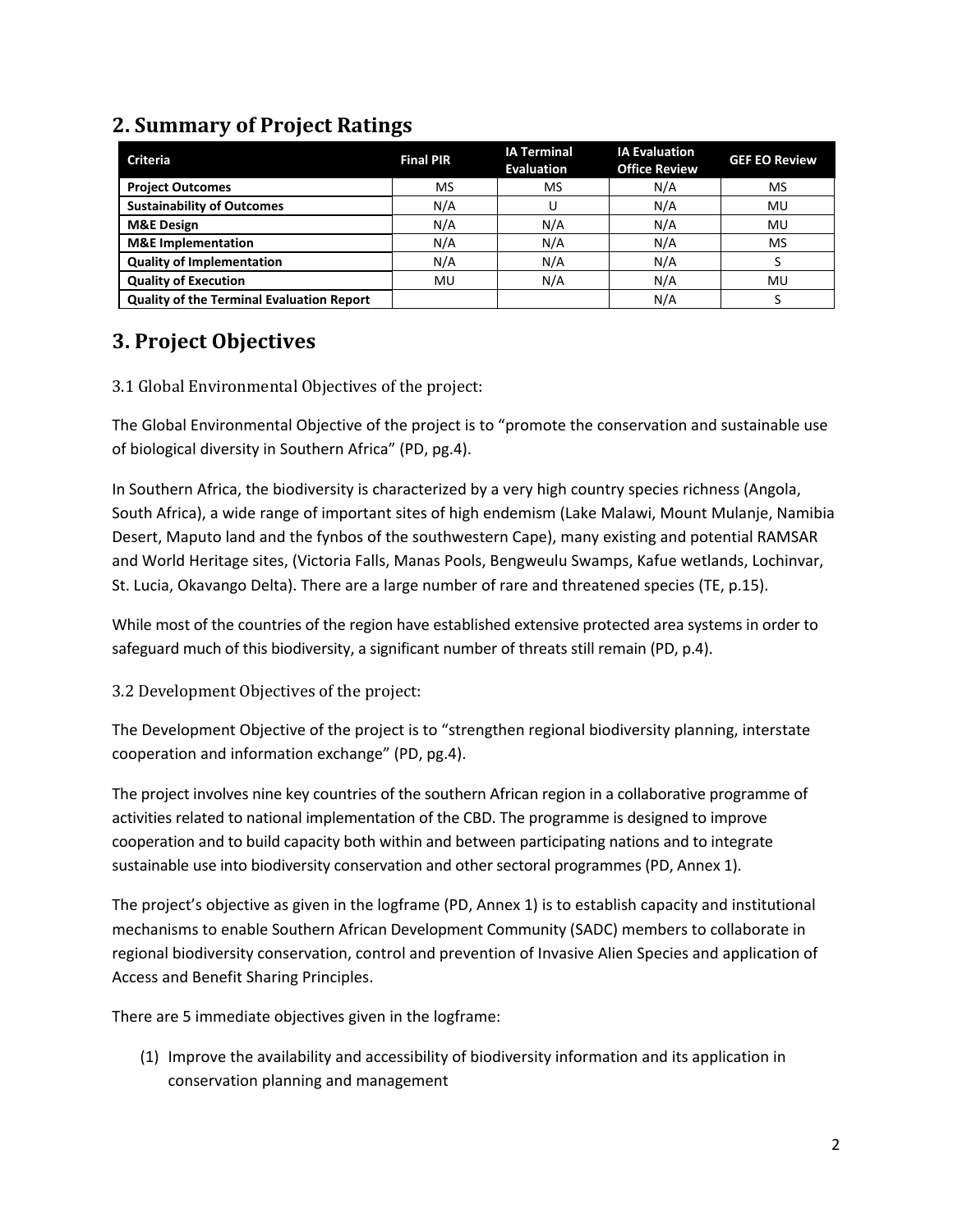- (2) Achieve cross-sectoral national and regional cooperation and coordination in the conservation and sustainable use of biodiversity
- (3) Enhance national and regional capacity for coordination and implementation of biodiversity conservation and sustainable use activities
- (4) Integrate effective policies and practices relating to the sustainable use of biodiversity into all national and regional planning and programmes
- (5) Develop financing mechanisms to ensure the continuity of regional cooperation in biodiversity management.

In addition, the project assists the participating countries to implement their objectives and obligations under the Convention on Biological Diversity (CBD) (PD, p.5).

3.3 Were there any **changes** in the Global Environmental Objectives, Development Objectives, or other activities during implementation?

According to the final PIR (pg.19), the project logframe was revised after the Mid-Term Evaluation. The MTE recommended that the logframe should be refocused on eight major activities with particular emphasis upon the themes of alien invasive species and access and benefit sharing. Moreover, management oversight and implementation arrangements were changed. At first the project was based in Malawi, and then it was moved to Botswana. Before the MTE, the project was executed by SADC, and technical support was given by IUCN. After the MTE revision, the project came under national execution with IUCN-ROSA as the lead execution agency, all the funds were channeled through IUCN-ROSA (TE, pg.14). The five project components remained the same (TE, pg. 3).

# **4. GEF EO assessment of Outcomes and Sustainability**

Please refer to the GEF Terminal Evaluation Review Guidelines for detail on the criteria for ratings.

Relevance can receive either a Satisfactory or Unsatisfactory rating. For Effectiveness and Cost efficiency, a six point rating scale is used (Highly Satisfactory to Highly Unsatisfactory), or Unable to Assess. Sustainability ratings are assessed on a four-point scale: Likely=no or negligible risk; Moderately Likely=low risk; Moderately Unlikely=substantial risks; Unlikely=high risk. In assessing a Sustainability rating please note if, and to what degree, sustainability of project outcomes is threatened by financial, sociopolitical, institutional/governance, or environmental factors.

Please justify ratings in the space below each box.

| 4.1 Relevance | <b>Rating: Satisfactory</b> |
|---------------|-----------------------------|
|---------------|-----------------------------|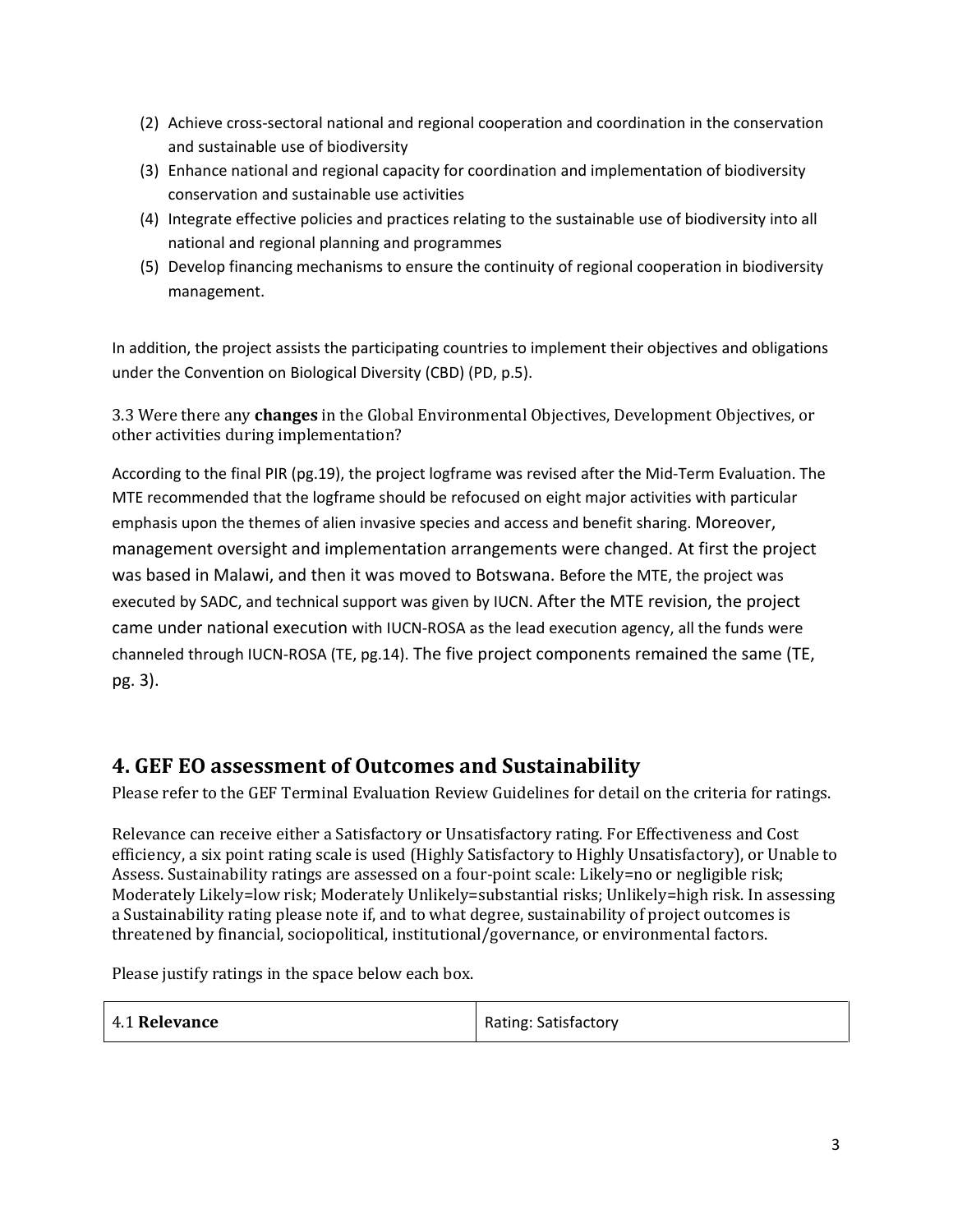The project is relevant to GEF priorities and the national priorities. It responds to the trends of biodiversity deterioration in the region, as identified in National Environmental Action Plans, National Conservation Strategies, or Green Plans, produced by SADC countries. The project aims at building national capacity, regional self-reliance and cooperation in the implementation of the CBD in southern Africa. It addresses key elements of the GEF Operational Programme for Biodiversity, and targets action at the ecosystems level in the region. According to the PD, the approach and the expected outcomes are in line with the COP to CBD priorities, as well as with the GEF Operational Strategy. The project provides direct support to national implementation of articles from the CBD, for example articles 5, 6, 7, 10, etc. (PD, pg.10). This project also helps the countries to prepare National Biodiversity Strategies and Action Plans (NBSAPs). And it also improves transboundary management of ecosystems (Art. 6,8, 17 and 18 of the CBD). Finally, the project catalyzes the production of national Biodiversity Strategies and Action Plans, provides a regional forum for biodiversity expertise, and facilitates sharing of information relevant to trans-boundary ecosystems and migratory species; therefore it supports the National Enabling Activities relevant to the CBD (PD, pg.10).

|  | <b>4.2 Effectiveness</b> | Rating: Moderately Satisfactory |
|--|--------------------------|---------------------------------|
|--|--------------------------|---------------------------------|

The Terminal Evaluation rates project effectiveness as Moderately Satisfactory. This TER assesses the same rating for project effectiveness. The effectiveness is rated based on the indicators of the post midterm 2003 loframe. The project achieved most of its stated outcomes including piloting a successful knowledge sharing platform for regional knowledge and information exchange. However, some components that were important for the achievement of other project components were not realized, especially the Centers of Excellence (TE, pg.21).

On one hand, the project achieved most of its stated outcomes and according to the PIR, it had a significant impact at the regional level (PIR, p.18). The project successfully piloted a knowledge sharing platform for regional knowledge and information exchange. It facilitated member states' participation in the development of regional products and services and consequently supported national capacities and global benefits. The project also piloted institutional mechanisms for regional collaboration; it developed regional norms and standards that supported national biodiversity policies. According to the TE, the "the project achieved its aim, laying the groundwork for effective regional cooperation and knowledge sharing through SADC, demonstrating the value of SADC services through developing norms and guidelines" (TE, pg.4)

However, an important objective of the project was not been achieved: in particular, institutions that were expected to deliver training components of the project could not be financed through SADC resources until they had been declared Centres of Excellence (TE, pg.32). In the project design, the sole mechanism for providing technical and knowledge support to the regional expert teams on IAS and ABS. was the establishment of the Centres of Excellence (CoE). However, these centres of excellence have not been endorsed, and therefore, the training programmes could not start. The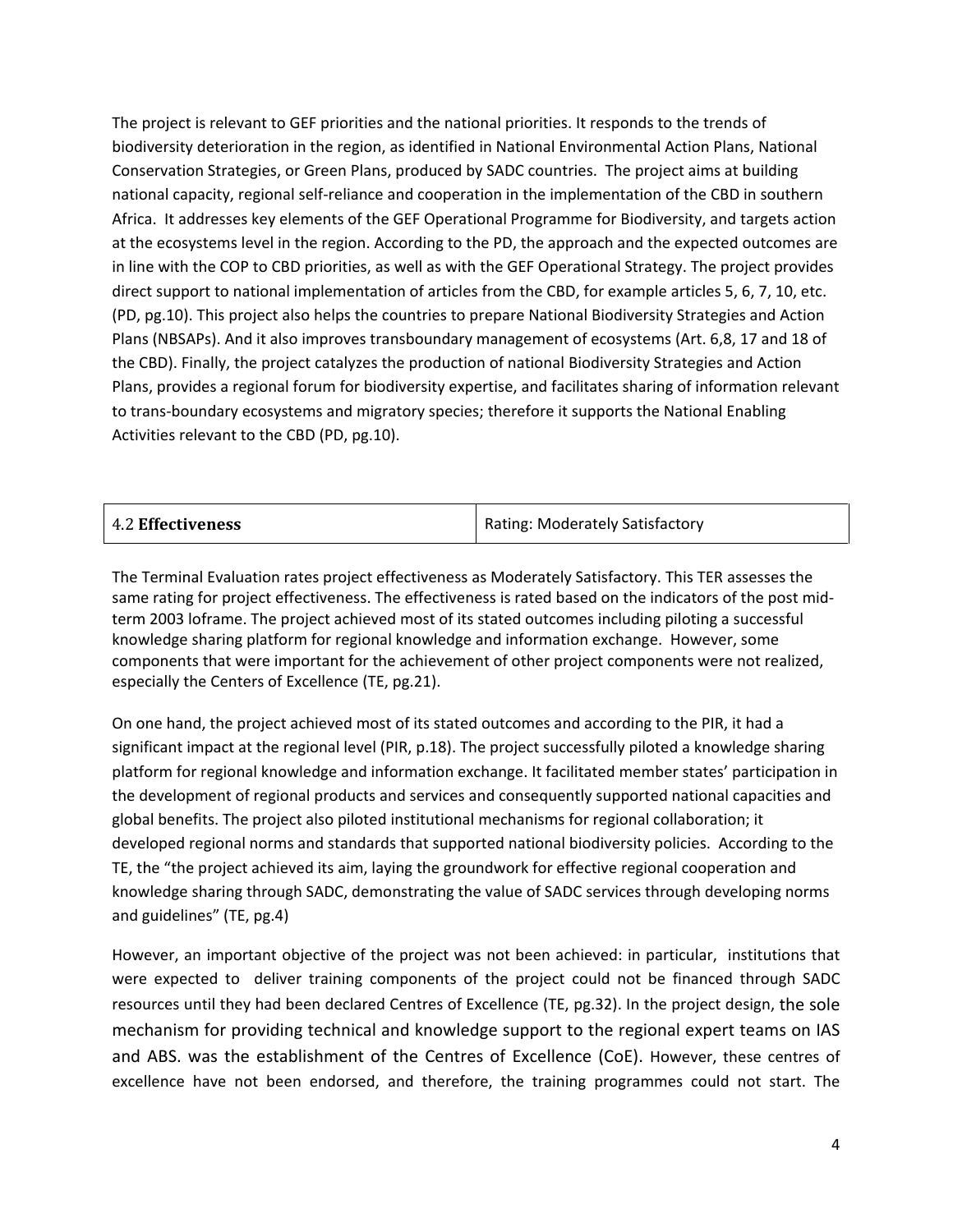establishment of those centers was the Indicator 1.2, and many of project objectives depended on the CoE (Indicators 1.7 Training projects, Indicator 2.1 Centres of excellence etc.)

Finally, the databases and Information System are still hosted on the project website, the project generated considerable data and developed an effective information system, however, these have not been made operational because of limited funding available

| 4.3 Efficiency | Rating: Moderately Satisfactory |
|----------------|---------------------------------|
|----------------|---------------------------------|

The efficiency of the project is rated Moderately Satisfactory, because the project experienced financial problems that led to delays in implementation.

In 2004, after the MTE, the project was transferred from UNDP's Malawi office to the UNDP Botswana country office. At that time UNDP was also migrating to a new financial management system. There were uncertainties around the project balance during this transition stages, and this led to unexpected financial problems in April 2007 that disrupted project activities. This also impacted the relationship between project's stakeholders (TE, pg.5).

According to the TE (pg.5), "by the time additional funding became available by the UNDP to cover the shortfall in question (February 2008), the loss of face and the important relationship between the IUCN and SADC was compromised and exit strategy was left outstanding". Therefore, the last few months of project implementation were affected. The uncertainties about the budget balance made it difficult for the project manager to focus on implementation, and this also impacted project sustainability.

These financial issues led to some delays in implementation. The project management unit was put in place 6 months after the scheduled start date, because the first financial disbursement from UNDP Botswana happened 6 months after it was requested. Therefore most country level activities started with a 6 months delay. Moreover, due to the closure of project activities, the regional consultations to establish Centres of Excellence could not be conducted, and the reduction in the number of Centers of Excellence could not be endorsed.

The TE mentions that in the long-run the necessary adjustments were made and no GEF funding was in any way misused or misdirected (TE, pg.30).

Other delays occured that were not directly linked to the financial issues of the project. The products that required high-level political endorsement did not coincide with set sitting schedules of relevant approval organs (the Integrated Committee of Ministers and Council). For example, the Regional Biodiversity Strategy had to wait for the next sitting that was a year later (TE, pg.21). The TE also determines that at times the project was slow to accomplish outputs, and most indicators were met after the planned deadline (TE, pg.21). And there was a slow start of the project due to the lack of project-dedicated staff (TE, pg.32).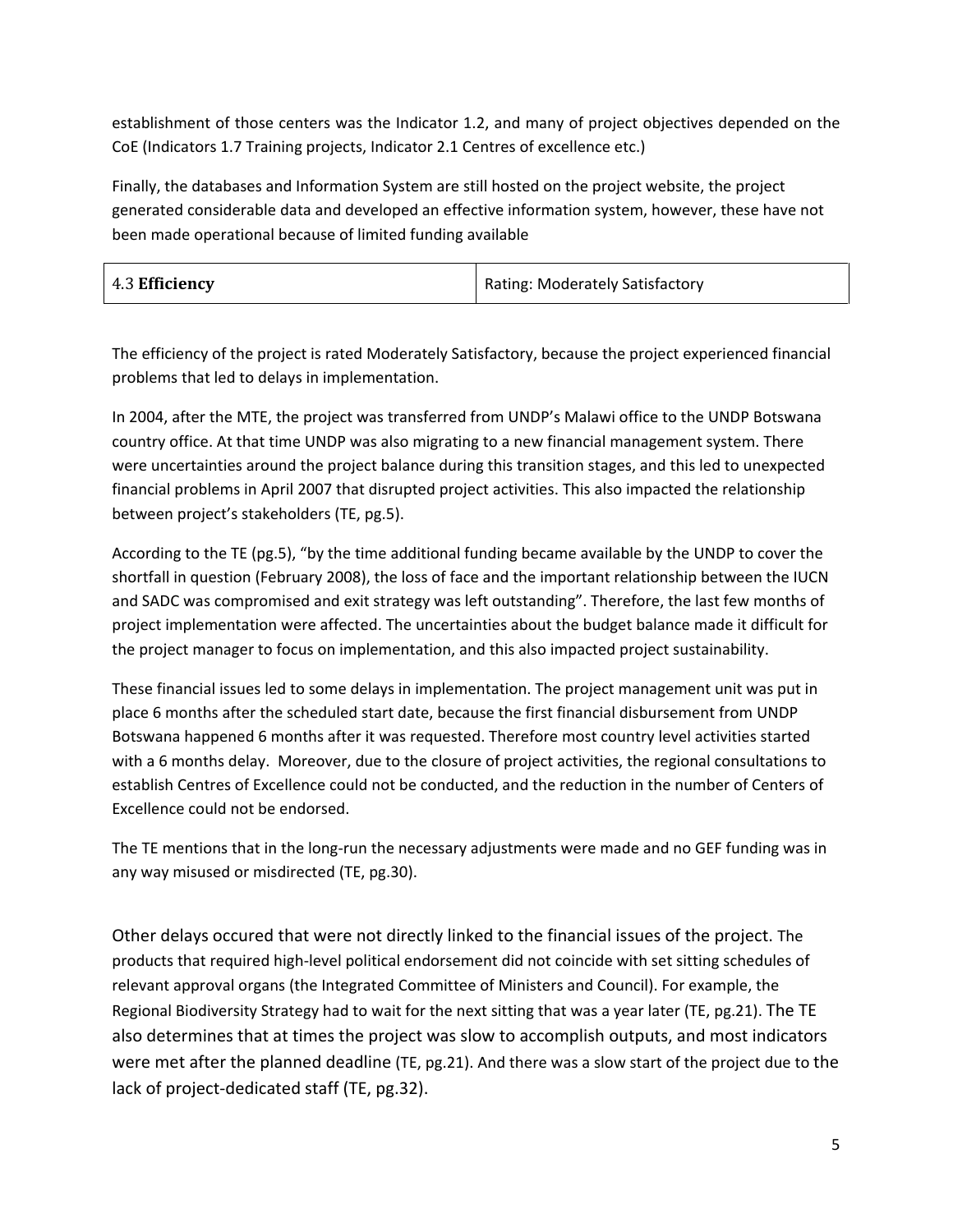| Rating: Moderately Unlikely |
|-----------------------------|
|                             |

Sustainability of project outcomes is rated as unlikely in the terminal evaluation. This review however, rates the sustainability of project outcomes as moderately unlikely. This is mainly due to the exitrelated activities that were haltered by the financial issues described in the efficiency section (See above). Moreover, the lack of the establishment of Centers of Excellence limits the likelihood that project outcomes will continue post project.; additional resources are needed to bridge the project to other related activities, and to finalize uncompleted project products.

Risks to the sustainability of project outcomes is further assessed along the following four dimensions:

#### Financial Sustainability: **Moderately Unlikely**

Because of early termination of project funds, some elements and outcomes are left in limbo and do not have concrete future financing (TE, pg.24). Some sources of financing were identified and currently fund other projects: the Japanese Policy and Human Resources Development Fund put in \$3.7 million into the Tran frontier Conservation Area and Tourism Fund Project, IDRC has awarded \$543,716 to the Centre for Applied Social Sciences (CASS) at the University of Zimbabwe etc. however no funds were directly allocated to the continuation of this project.

Sociopolitical Sustainability: Moderately Unlikely. The project has created the basis for developing knowledge services, networking and policy. Knowledge products and case studies were developed and conducted that, if continued and made electronic, documented and networked, could lead to the realisation of project objectives and particularly outcome. However, according to the TE, the website is not dynamic enough, and is not completed in a way for knowledge sharing success.

#### Institutional Sustainability: Unlikely

The project aimed to create standing institutional arrangements and infrastructure at SADC for regional knowledge exchange which would support national capacity building. At the time of project completion, the structures were not in place. The knowledge products were not integrated into SADC functions or divisions, and there had been no follow-up strategy for the implementation of the regional biodiversity strategy that was completed (TE, pg.6).

The main problem with sustainability is the failure of establishing the Centers of Excellence and the lack of regional training projects. Overall the partnerships were good, but the one between SADC and the Centers of Excellence that is critical for project's sustainability did not occur (TE, pg.23).

Environmental Sustainability: Unable to Assess. No environmental risk are reported in the TE.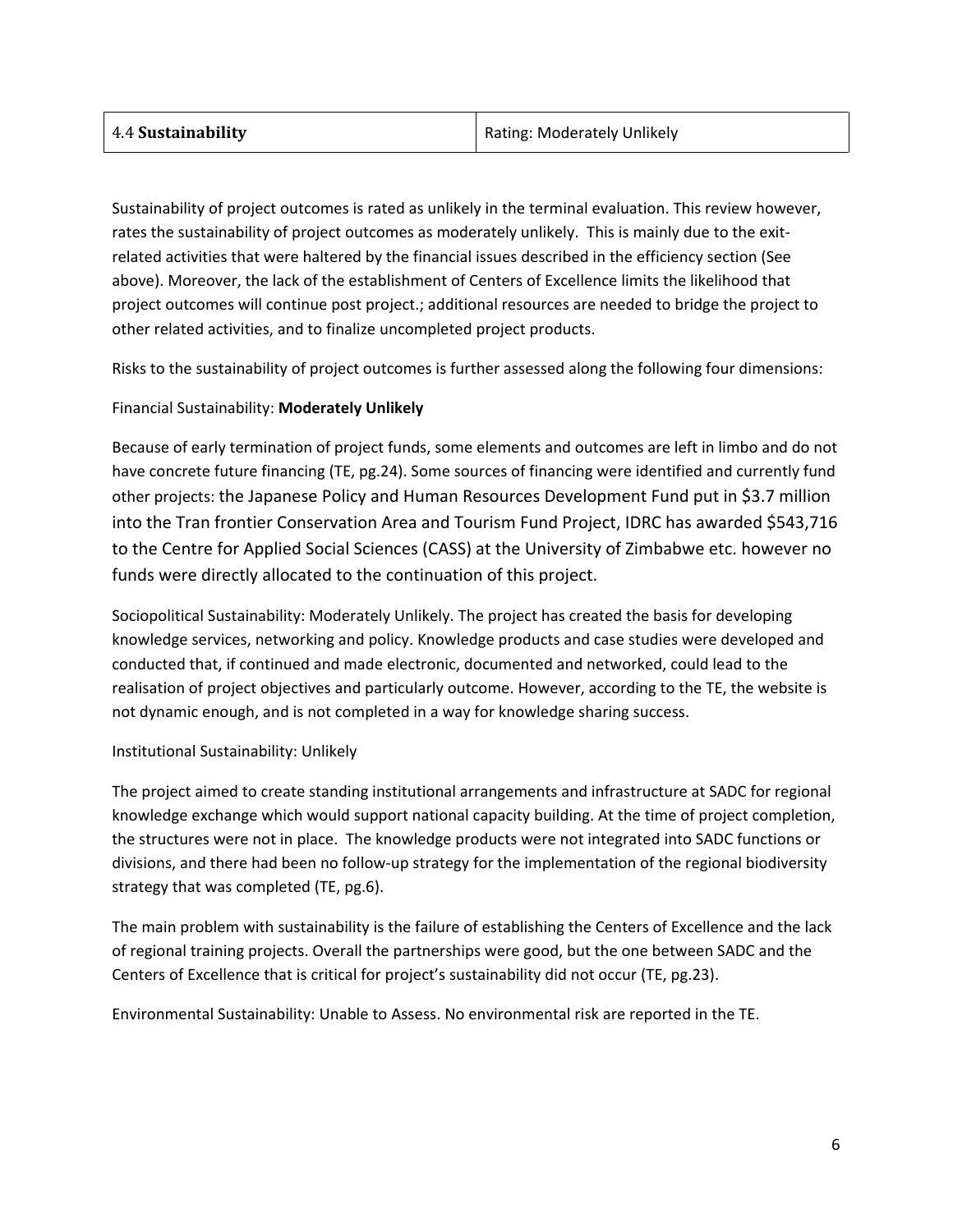# **5. Processes and factors affecting attainment of project outcomes**

5.1 Co-financing. To what extent was the reported co-financing essential to the achievement of GEF objectives? If there was a difference in the level of expected co-financing and actual co-financing, then what were the reasons for it? Did the extent of materialization of co-financing affect project's outcomes and/or sustainability? If so, in what ways and through what causal linkages?

There is no information on whether co-financing affected project outcomes.

5.2 Project extensions and/or delays. If there were delays in project implementation and completion, then what were the reasons for it? Did the delay affect the project's outcomes and/or sustainability? If so, in what ways and through what causal linkages?

The initial estimated duration of the project was until 2004, but this was revised to July 2007, corresponding with the termination of the activities (TE, pg.14).

According to the TE (pg.14), there was a long delay between planning post MTE activities and the actual implementation of activities. "It was as if a new project was being set up, and there was also the problem of logistics and gaining the authority to spend from Malawi".

Other delays occurred due to the change in implementation management from UNDP Malawi to UNDP Botswana country office (see efficiency section). The delays resulting from this change led to an early disruption of activities. These delays strongly affected project's sustainability. The most critical activities for project' exit strategy could not be realized, and therefore project's sustainability is unsure.

After the transfer of coordination unit from Malawi to Botswana, a no-cost extension of the project until July 2007 on the basis of a US \$628,000 work plan was approved (TE, pg.16).

5.3 Country ownership. Assess the extent to which country ownership has affected project outcomes and sustainability? Describe the ways in which it affected outcomes and sustainability, highlighting the causal links:

Senior government officials from the ministries of environment in the participating countries were members of the project steering committees therefore it positively affected country ownership. Moreover, at the national level, the process was more inclusive, with membership from government agencies, academia and the civil society. However, according to the TE "the connectivity with the technical advisors at the regional level was weak and the national level's facilitation for their functioning was less adequate, presumably due to budgetary constraints" (TE, pg. 22).

### **6. Assessment of project's Monitoring and Evaluation system**

Ratings are assessed on a six point scale: Highly Satisfactory=no shortcomings in this M&E component; Satisfactory=minor shortcomings in this M&E component; Moderately Satisfactory=moderate shortcomings in this M&E component; Moderately Unsatisfactory=significant shortcomings in this M&E component; Unsatisfactory=major shortcomings in this M&E component; Highly Unsatisfactory=there were no project M&E systems.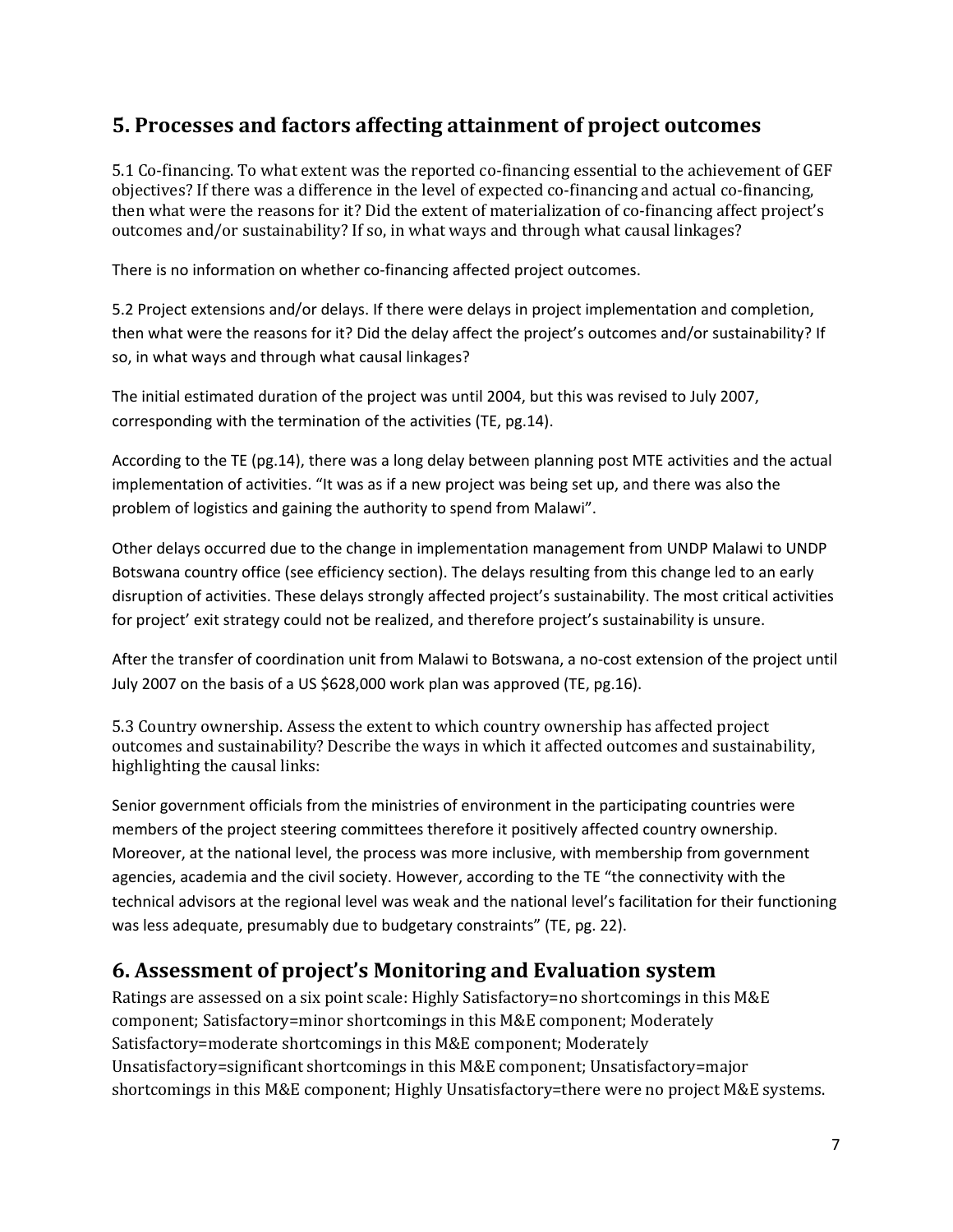Please justify ratings in the space below each box.

| 6.1 M&E Design at entry | Rating: Moderately Unsatisfactory |
|-------------------------|-----------------------------------|
|                         |                                   |

No rating is provided for M&E Design in the Terminal Evaluation. This TER assesses a rating of Moderately Unsatisfactory for M&E Design using information found in the PD, and based on the fact that much of the M&E Design was left unfinished for development after project implementation began.

In the logframe provided in the Project Document, the Technical Committee was expected to provide the monitoring and evaluation based on semi-annual progress and assessment reports. These were to be prepared by the Project Implementation Unit and submitted with each semi-annual work plan. A set of indicators measuring effectiveness, efficiency and impact were to be developed and agreed during the first 6 months of the project. A more comprehensive assessment of those indicators was expected to be undertaken annually. Regional experts were to provide more detailed analyses of the progress and impact within individual countries, and recommendations for improving country level impact. There was a budget allocated for the M&E in the PD (PD, pg.16).

| 6.2 M&E Implementation | Rating: Moderately Satisfactory |
|------------------------|---------------------------------|
|                        |                                 |

The M&E implementation is Moderately Satisfactory. This is mainly due to the fact that the recommendations given by the Mid-Term Evaluation regarding M&E was given full consideration. However, a new logframe produced following the MTE still had some weaknesses.

After MTE completion, a new logframe was developed and outlined indicators for achieving results around the five targets. According to the TE, in the new logframe, the indicators for the activities related to strengthening institutional capacity building were not explicit and sometimes very vague (TE, pg.4). The performance indicators were adequate but the capacity building target is insufficiently developed. In addition, the TE mentions that most indicators were not met according to the timeline proposed in the amended log frame, implying that their time-scale was too ambitious (TE, pg.6). In addition, the systems were inadequate for process and outcome monitoring across all countries and regionally. The countries with strong capacities got more support and attention while the countries with weaker capacities got less.

According to the revised project support document, after MTE, regional experts should have provided more detailed analysis of the progress and impact with individual countries and recommendations for improving country level impact. However, the TE found that most indicators, if achieved, were achieved after the intended deadline. The TE believes that could result from "either an overambitious log frame,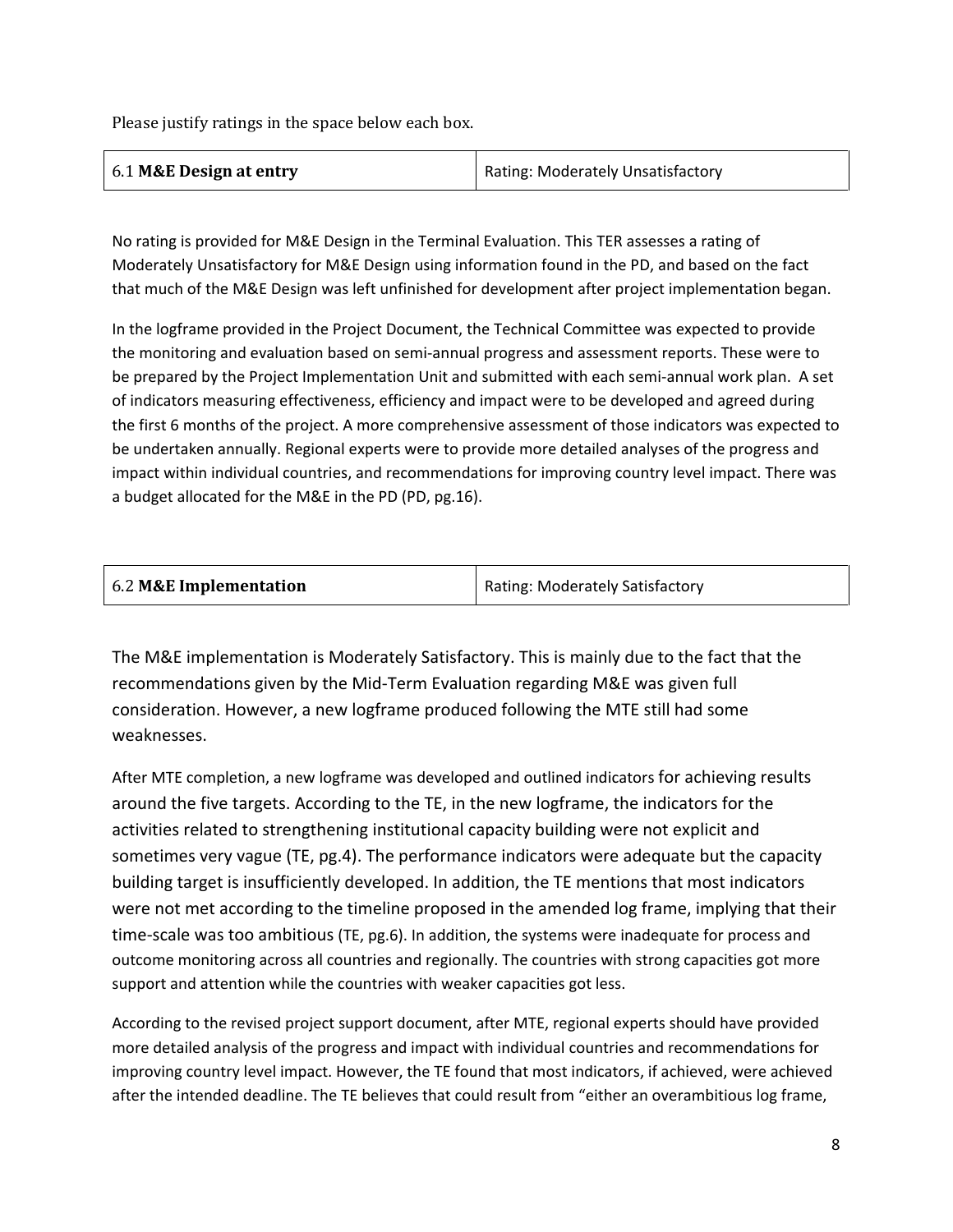M&E recommendations that were not gauged to project capacity in their recommendations, or an insufficient implementation of M&E suggestions into project functions" (TE, pg.32).

# **7. Assessment of project implementation and execution**

Quality of Implementation includes the quality of project design, as well as the quality of supervision and assistance provided by implementing agency(s) to execution agencies throughout project implementation. Quality of Execution covers the effectiveness of the executing agency(s) in performing its roles and responsibilities. In both instances, the focus is upon factors that are largely within the control of the respective implementing and executing agency(s). A six point rating scale is used (Highly Satisfactory to Highly Unsatisfactory), or Unable to Assess.

Please justify ratings in the space below each box.

| 7.1 Quality of Project Implementation | Rating: Satisfactory |
|---------------------------------------|----------------------|
|                                       |                      |

According to the TE, UNDP's effort in support of IUCN-ROSA was above average. Even with the financial issues, UNDP tried to ensure that the financial resources were available for the refocused phase of the project (TE, pg.28). The situation was impacted not only by the uncertainty about the funds remaining but also by the change in financial systems; UNDP staff was not fully proficient with ATLAS since it had been just introduced (TE, pg.30).

However, according to the TE, at the national level UNDP was very involved and in touch with IUCN, the executing agency. Additionally, at the regional level, UNDP was very helpful in giving policy guidance to the implementation process. The UNDP Country Office in Botswana provided day-to-day oversight and implementation support (TE, p.37).

Therefore, even though there were issues with disbursement of funds that led to some delays, the quality of implementation is rated Satisfactory.

| 7.2 Quality of Project Execution | Rating: Moderately Unsatisfactory |
|----------------------------------|-----------------------------------|
|----------------------------------|-----------------------------------|

At first, the project was to be coordinated by a Programme Implementation Unit based under the SADC Forestry Sector Technical Coordination Unit. It was expected that the PIU would work closely with officers from the SADC Forestry Sector and an advisor from IUCN ROSA (PD, p.9). According to the TE, the SADC secretariat provided all necessary administrative and logistical support that facilitated regional communication, and IUCN-ROSA ensured that the technical team was in place at the management unit on time. However, the TE mentions that "the selection of the task force was arbitrary and there was a lapse in the adherence to the logic frame indicators" (TE, pg.28).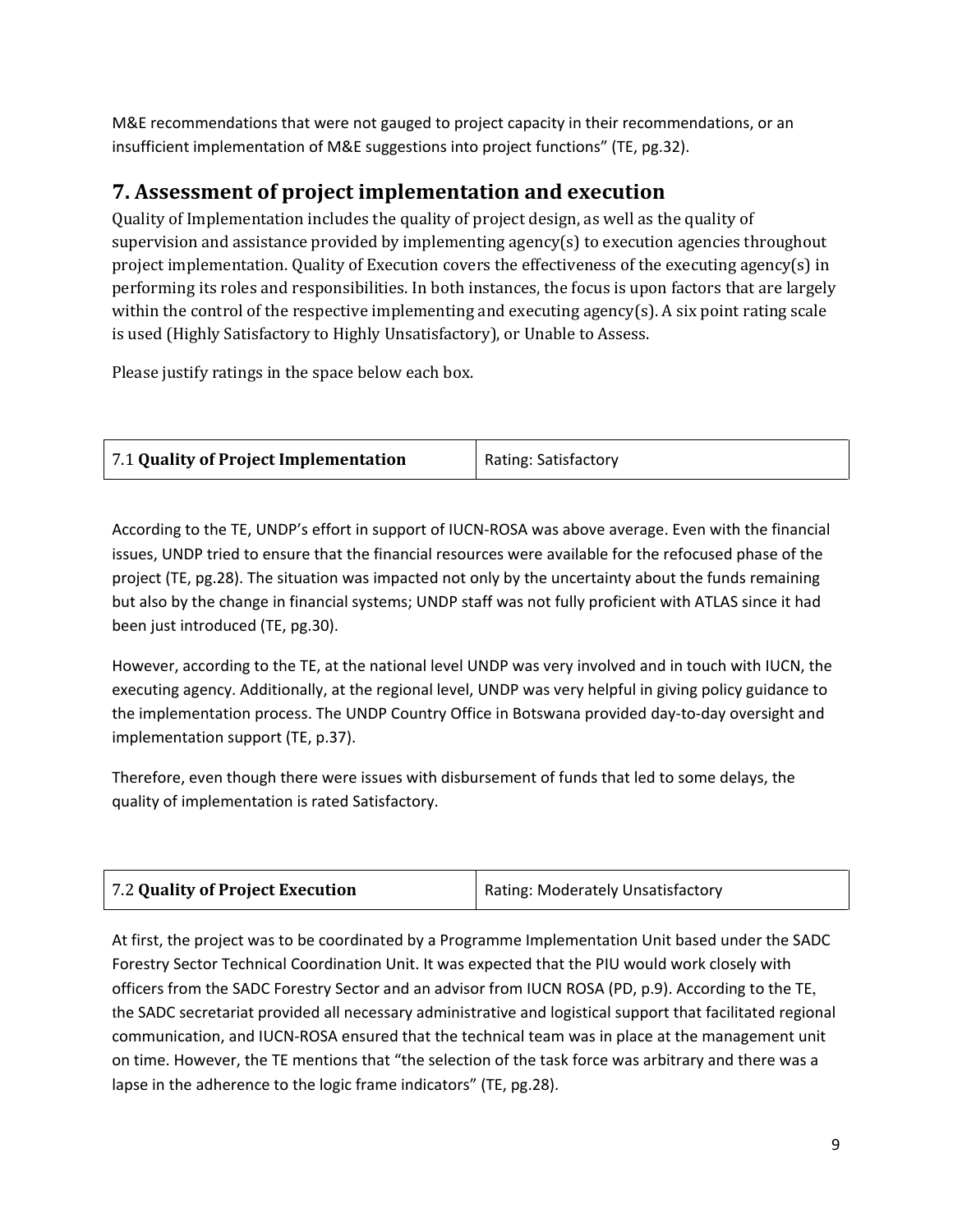After the MTE, the IUCN took a direct executing role through a dedicated Project Implementation Unit on behalf of SADC, while oversight and in-country support were provided by the UNDP Botswana Country Office. IUCN would therefore be the executing agency. According to the TE, the location of the PIU outside of the SADC offices was not ideal, especially for sustainability and for strengthening SADC capacity. Another issue was that the project manager was wearing too many hats, representing the IUCN, UNDP, and SADC at the steering committee meetings. This therefore was a problem for "positioning and advocating ownership of decision making processes within SADC" (TE, pg.29). There were also important challenges in financial oversight and planning which resulted in tensions between partners involved in implementation, execution, and oversight – IUCN, SADC, GEF, UNDP Botswana and UNDP Malawi (TE pg. 5).

### **8. Assessment of Project Impacts**

*Note - In instances where information on any impact related topic is not provided in the terminal evaluations, the reviewer should indicate below that this is indeed the case. When providing information on topics related to impact, please cite the page number of the terminal evaluation from where the information is sourced.* 

8.1 Environmental Change. Describe the changes in environmental stress and environmental status that occurred by the end of the project. Include both quantitative and qualitative changes documented, sources of information for these changes, and how project activities contributed to or hindered these changes. Also include how contextual factors have contributed to or hindered these changes.

No environmental changes are reported in the TE or in the PIR.

8.2 Socioeconomic change. Describe any changes in human well-being (income, education, health, community relationships, etc.) that occurred by the end of the project. Include both quantitative and qualitative changes documented, sources of information for these changes, and how project activities contributed to or hindered these changes. Also include how contextual factors have contributed to or hindered these changes.

In August 2006, SADC Council approved the unfreezing of three posts in the Environment and Sustainable Development Unit of the Food and Agricultural and Natural Resources Directorate.

A Senior Project Manager responsible for natural resources was recruited in 2007

At their meeting in Botswana in April 2007, SADC Ministers of Environment recommended the creation of a trans-frontier conservation area (TFCA) post within the Environment and Sustainable Development Unit (TE, pg.24)

8.3 Capacity and governance changes. Describe notable changes in capacities and governance that can lead to large-scale action (both mass and legislative) bringing about positive environmental change.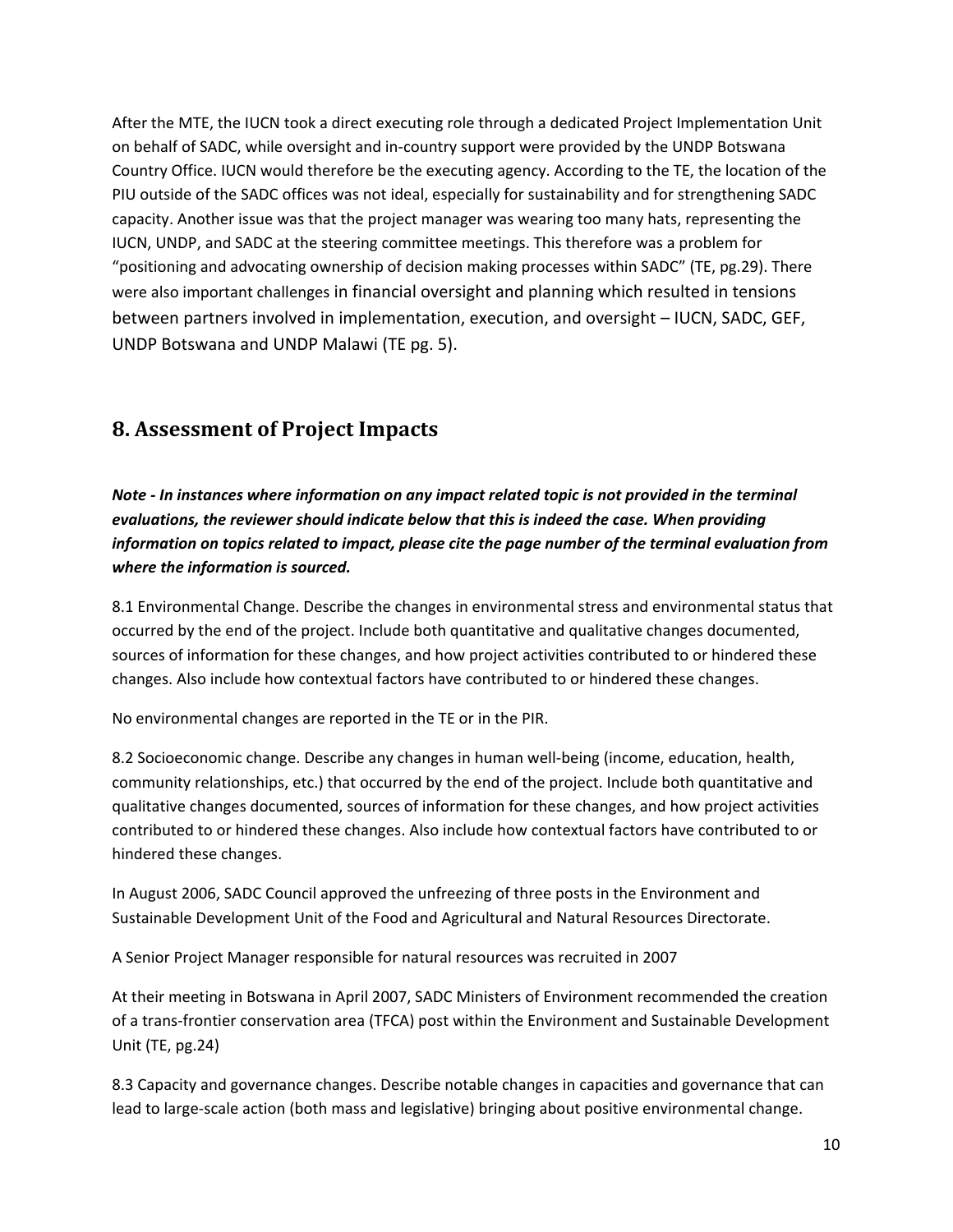"Capacities" include awareness, knowledge, skills, infrastructure, and environmental monitoring systems, among others. "Governance" refers to decision-making processes, structures and systems, including access to and use of information, and thus would include laws, administrative bodies, trustbuilding and conflict resolution processes, information-sharing systems, etc. Indicate how project activities contributed to/ hindered these changes, as well as how contextual factors have influenced these changes.

a) Capacities

Draft regional training modules on IAS and ABS were produced (TE, pg.18).

South Africa published a school textbook on ABS (TE, pg.18).

Targeted training and awareness was provided to project assistants from Member States at the Project Management Unit and to IAS and ABS experts at regional meetings and workshops (TE, pg.18).

A document entitled 'Regional analysis and guidelines on ABS agreements, legislation and institutional frameworks for biodiversity management in Southern Africa' was produced, published and widely circulated (TE, pg.19).

The project played a pivotal role in backstopping the SADC Secretariat and raising the profile of environmental issues to politicians and technocrats in the region (TE, pg.23).

#### b) Governance

The 2007 work plan was incorporated into the business plan of the FARN directorate

Guidelines for the prevention and management of invasive alien plants in Southern Africa, as well as a guideline on ABS agreements, legislation and institutional frameworks were produced and circulated. These guidelines should be anchored on existing regional protocols (TE, pg.23).

An SADC Regional Biodiversity Strategy was approved by the Integrated Committee of Ministers (ICM) in June 2006 and endorsed by SADC Council in August 2006 (TE, p.20).

SADC positions on the 13 high priority regional issues on the COP 8 agenda were adopted as Africa positions at the conference as the latter had no pre-prepared positions.

Based on experiences from COP 8, a document providing guidelines on SADC's engagement with Multilateral Environmental Agreements was produced, published and widely circulated. The guidelines were subsequently used by the region to prepare for COP meetings on Climate Change (2006) and on CITES (2007) (TE, pg.20).

A regional biodiversity strategy was produced, disseminated and partially integrated into national planning for some participating project countries. However, the key outcome of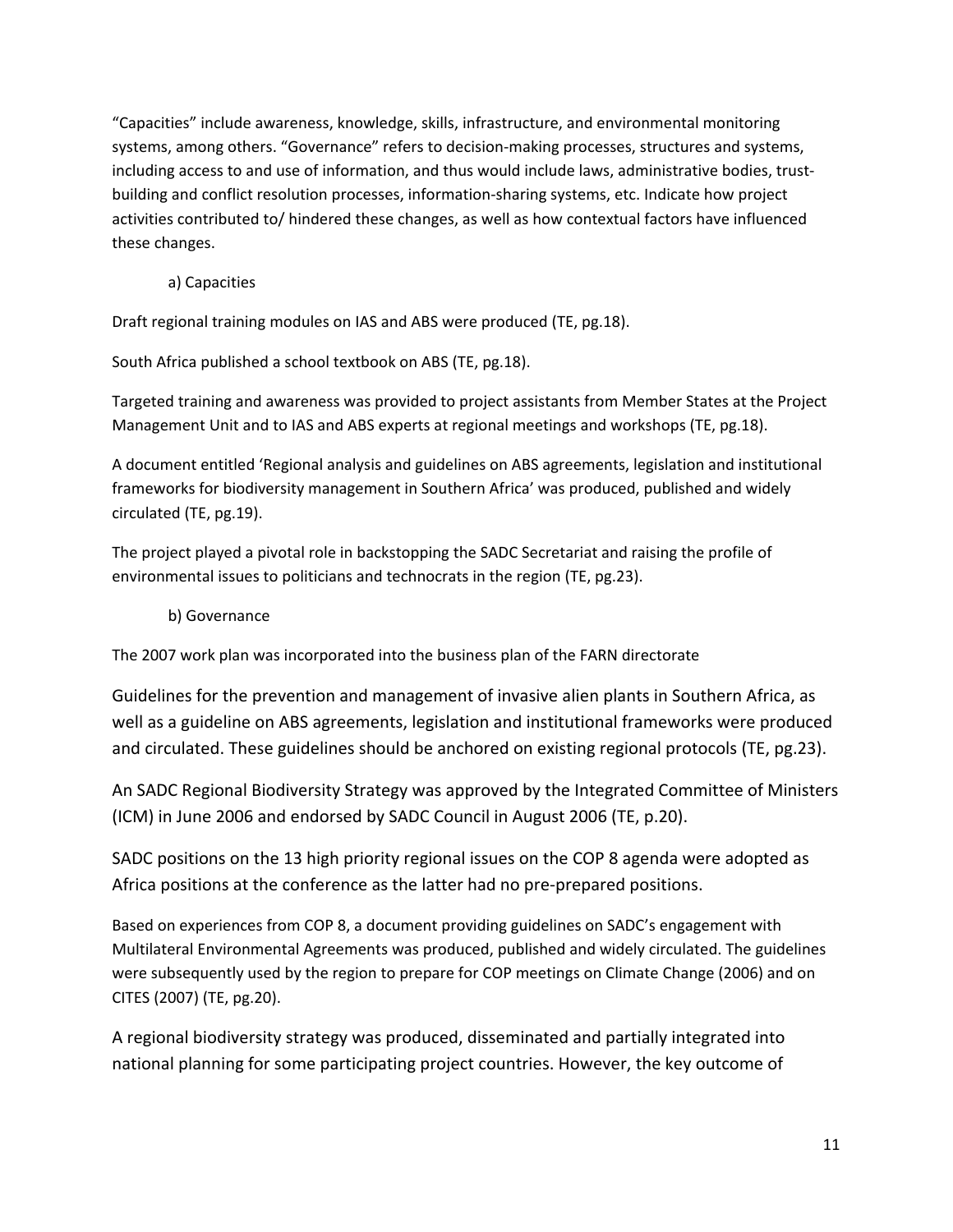mechanism for continued regional collaboration (an integral element of the project as highlighted in the 2004 MTE) was only partially realized (TE, pg.39).

8.4 Unintended impacts. Describe any impacts not targeted by the project, whether positive or negative, affecting either ecological or social aspects. Indicate the factors that contributed to these unintended impacts occurring.

There was no unintended impact reported in the TE.

8.5 Adoption of GEF initiatives at scale. Identify any initiatives (e.g. technologies, approaches, financing instruments, implementing bodies, legal frameworks, information systems) that have been mainstreamed, replicated and/or scaled up by government and other stakeholders by project end. Include the extent to which this broader adoption has taken place, e.g. if plans and resources have been established but no actual adoption has taken place, or if market change and large-scale environmental benefits have begun to occur. Indicate how project activities and other contextual factors contributed to these taking place. If broader adoption has not taken place as expected, indicate which factors (both project-related and contextual) have hindered this from happening.

Guidelines on SADC's engagement with MEAs were used by the region to prepare for the Conference of Parties (COP) on Climate Change (2006) and CITES (2007) (TE, pg.28).

Guidelines on ABS agreements, legislation and institutional frameworks influenced Botswana to include ABS issues in its Environmental Management Bill and Zimbabwe to amend its Environmental Management Act to incorporate ABS provisions. (TE, pg.28).

The Japanese Policy and Human Resources Development Fund have put in \$3.7 million into the Tran Frontier Conservation Area and Tourism Fund Project. The project is aimed at conserving biodiversity in the Southern Africa region by maintaining large, intact natural ecosystems and ecological linkages that span national boundaries. (TE, p.24).

IDRC has awarded \$543,716 to the Centre for Applied Social Sciences (CASS) at the University of Zimbabwe for a five-year project entitled 'Local level scenarios planning, iterative assessment and adaptive management.' The project is targeted at rural communities in Zimbabwe, South Africa and Mozambique living within the Great Limpopo Tran frontier Conservation Area (GLTFCA) (TE, p.24).

SANREM/USAID awarded Zambia \$1.2 million for a multidisciplinary project entitled 'Developing a participatory socio-economic model for food security, improved rural livelihoods, watershed management and biodiversity conservation in Southern Africa'. (TE, p.24).

The Government of Botswana gave its Aquatic Weed Control Unit a budget of \$178,000 for the control of invasive alien aquatic weeds with emphasis on the Chobe River Basin (TE, p.24).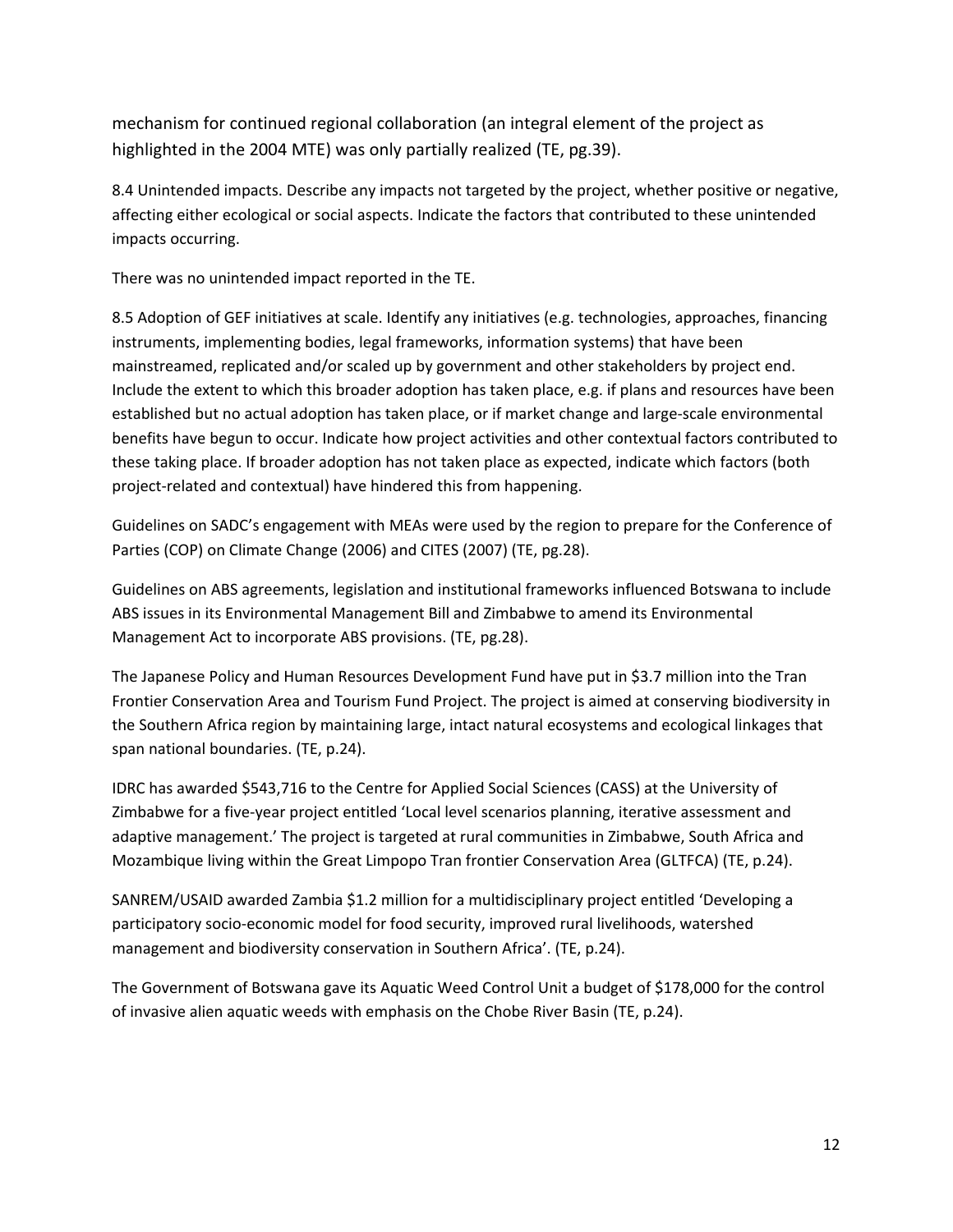### **9. Lessons and recommendations**

9.1 Briefly describe the key lessons, good practices, or approaches mentioned in the terminal evaluation report that could have application for other GEF projects.

The following lessons are given in the TE (pg.8):

- (1) There is a need to take into account the considerable delays that can occur when dealing with complex projects that straddle structures at different level – national, sub-regional and regional.
- (2) Knowledge distillation does not mean knowledge absorption. Before the capacities can be strengthened or built, symmetries and asymmetries in existing national capacities must be understood and mapped.
- (3) Strategies for sustainability are multi-pronged. Depending on a single output to achieve many other project outputs was a high risk. The project should have been more balanced in this regard, as sustainability needs planning and consideration, especially early negotiation with high level decision makers, advocacy and gauging of the political willingness for action.
- (4) Knowledge management tools and approaches require technical inputs. The project design experimented with innovative knowledge management approaches (KMAs). When it is supported by effective networking and "working models" in which community members and partners are active, it can be highly successful as a capacity building and environmental management tool.
- (5) The executing agency ought to take best practices up to a policy level. In a strategic dimension, good quality monitoring systems should be integrated into corporate vision, country strategy and results-based management at SADC.

9.2 Briefly describe the recommendations given in the terminal evaluation.

The following recommendations are given in the TE (pg.10):

- (1) SADC requires technical assistance to develop a proper exit strategy. A consultancy should have been considered to assist SADC develop a plan for implementing its regional biodiversity strategy, mobilize resources and link to other initiatives.
- (2) The knowledge products and services piloted in SABSP should be finalized. Project products can be made available on the SADC website (which should be upgraded). Linkages need to be made to other initiatives.
- (3) The regional expert network and stake holder's networks should be maintained by SADC. The networks address regional biodiversity issues and strengthen national capacities. Linking to the regional information management system is an efficient way to develop supportive infrastructure.
- (4) SADC's capacity for knowledge sharing and supportive technology is an area that still needs to be strengthened in order to support its role as a regional knowledge facilitator and source of regional technical expertise. There is opportunity to build on the momentum gained from the project.